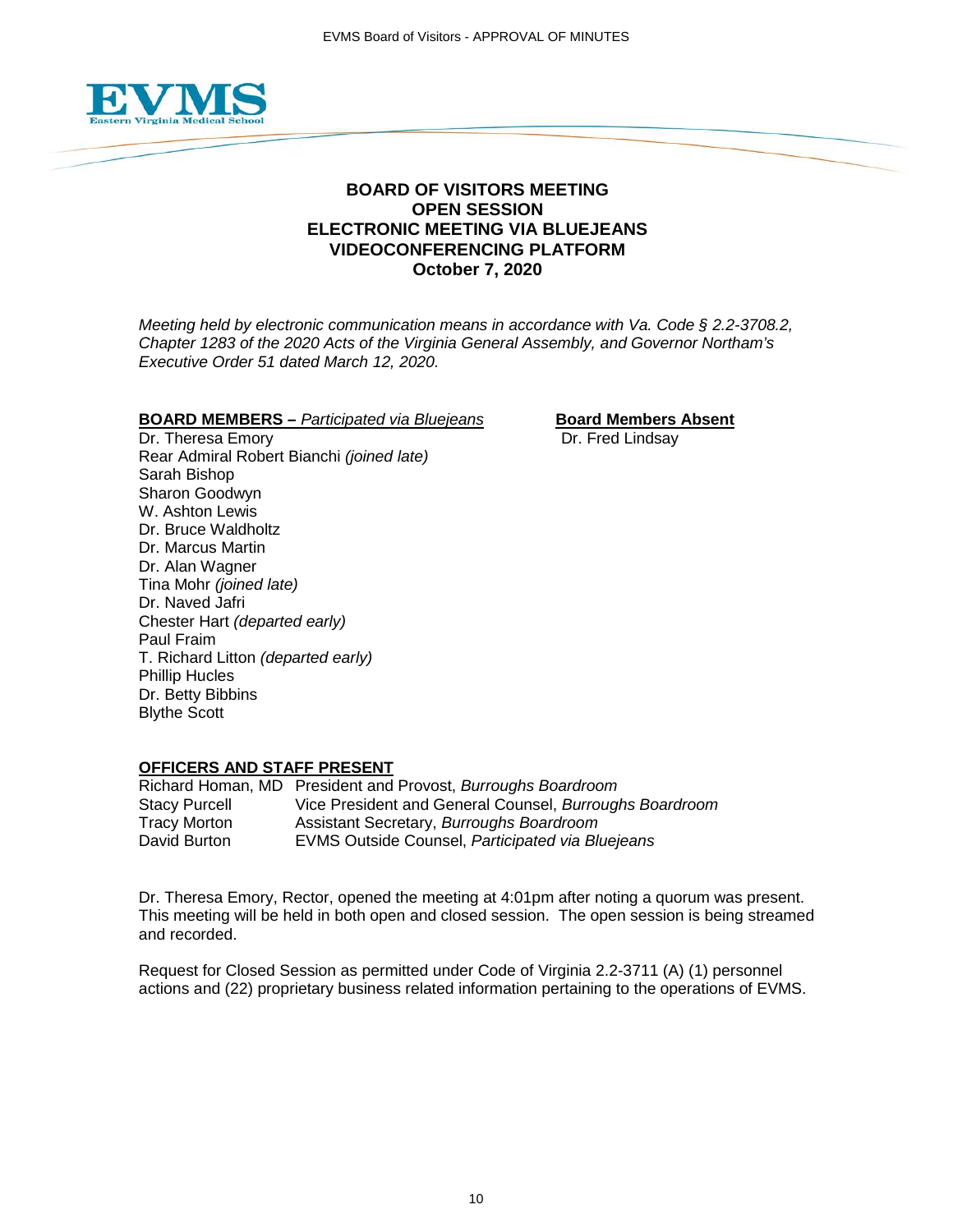

Accordingly, upon a motion made and seconded, the Board voted unanimously to adjourn the open session and convene the closed session. All approvals were obtained by roll call vote from the following board members: Dr. Naveed Jafri, Rear Admiral Robert Bianchi, Ms. Sarah Bishop, Dr. Theresa Emory, Mr. Paul Fraim, Ms. Sharon Goodwyn, Mr. Ashton Lewis, Dr. Bruce Waldholtz, Mr. Chester Hart, Mr. T. Richard Litton, Jr., Dr. Marcus Martin, Dr. Alan Wagner, Mr. Phillip Hucles, Dr. Betty Bibbins, Ms. Blythe Scott.

## **ADJOURNMENT**

The meeting adjourned at 4:03pm.

Tracy Morton

Assistant Secretary EVMS Board of Visitors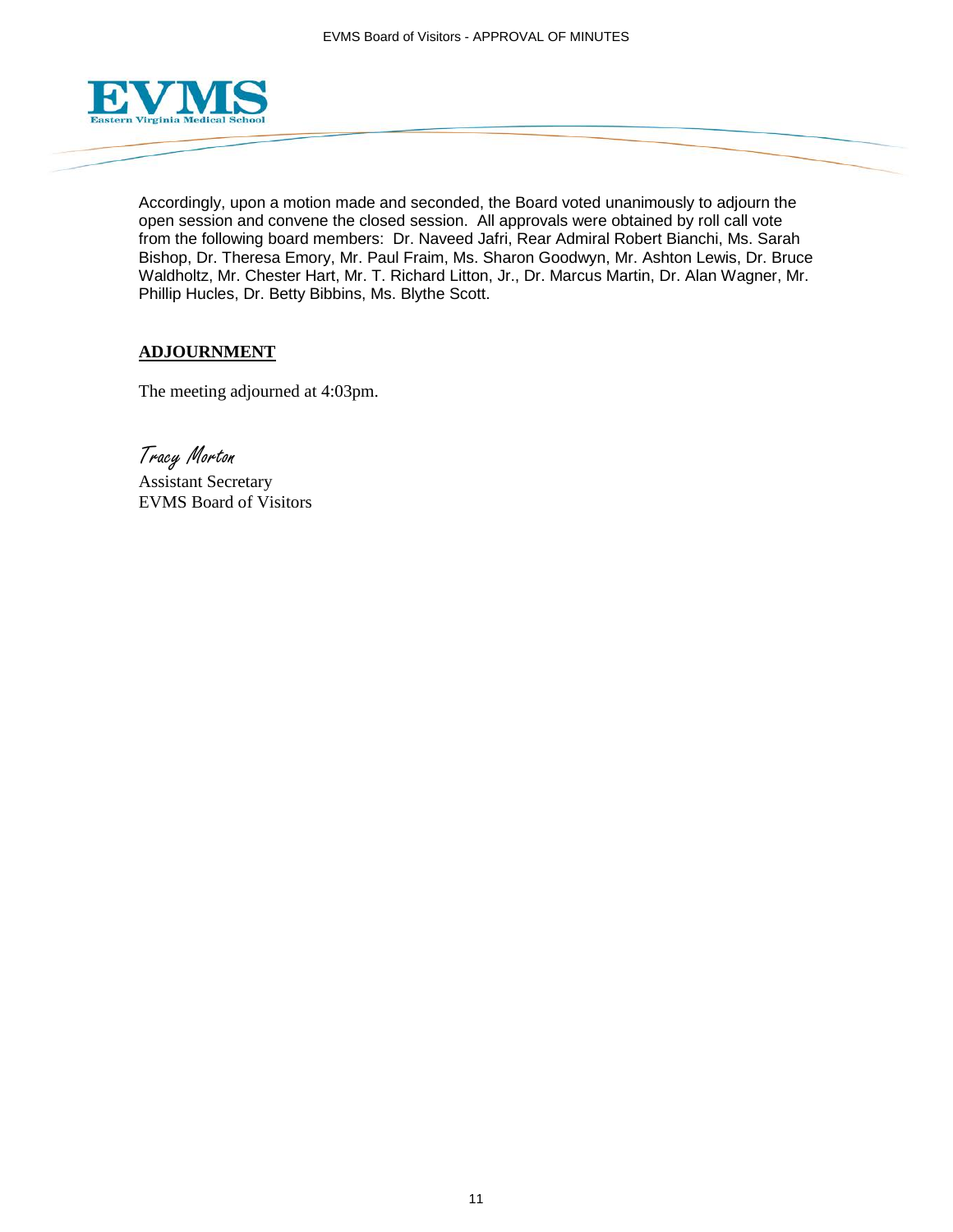

## **BOARD OF VISITORS CLOSED SESSION ELECTRONIC MEETING VIA BLUEJEANS VIDEOCONFERENCING PLATFORM October 7, 2020**

*Meeting held by electronic communication means in accordance with Va. Code § 2.2-3708.2, Chapter 1283 of the 2020 Acts of the Virginia General Assembly, and Governor Northam's Executive Order 51 dated March 12, 2020.*

#### **BOARD MEMBERS –** *Participated via Bluejeans* **Board Members Absent**

Dr. Theresa Emory **Dr. Fred Lindsay** Rear Admiral Robert Bianchi *(joined late)* Sarah Bishop Sharon Goodwyn W. Ashton Lewis Dr. Bruce Waldholtz Dr. Marcus Martin Dr. Alan Wagner Tina Mohr *(joined late)* Dr. Naved Jafri Chester Hart *(departed early)* Paul Fraim T. Richard Litton *(departed early)* Phillip Hucles Dr. Betty Bibbins Blythe Scott

# **OFFICERS AND STAFF PRESENT**<br>David Burton EVMS Outside

**EVMS Outside Counsel, Participated via Bluejeans** 

Dr. Theresa Emory, Rector, opened this closed session at 4:04pm. The closed session was convened in order for the Board to discuss personnel actions and proprietary business related information pertaining to the operations of EVMS.

The closed session adjourned at 5:34pm.

Tracy Morton

Assistant Secretary EVMS Board of Visitors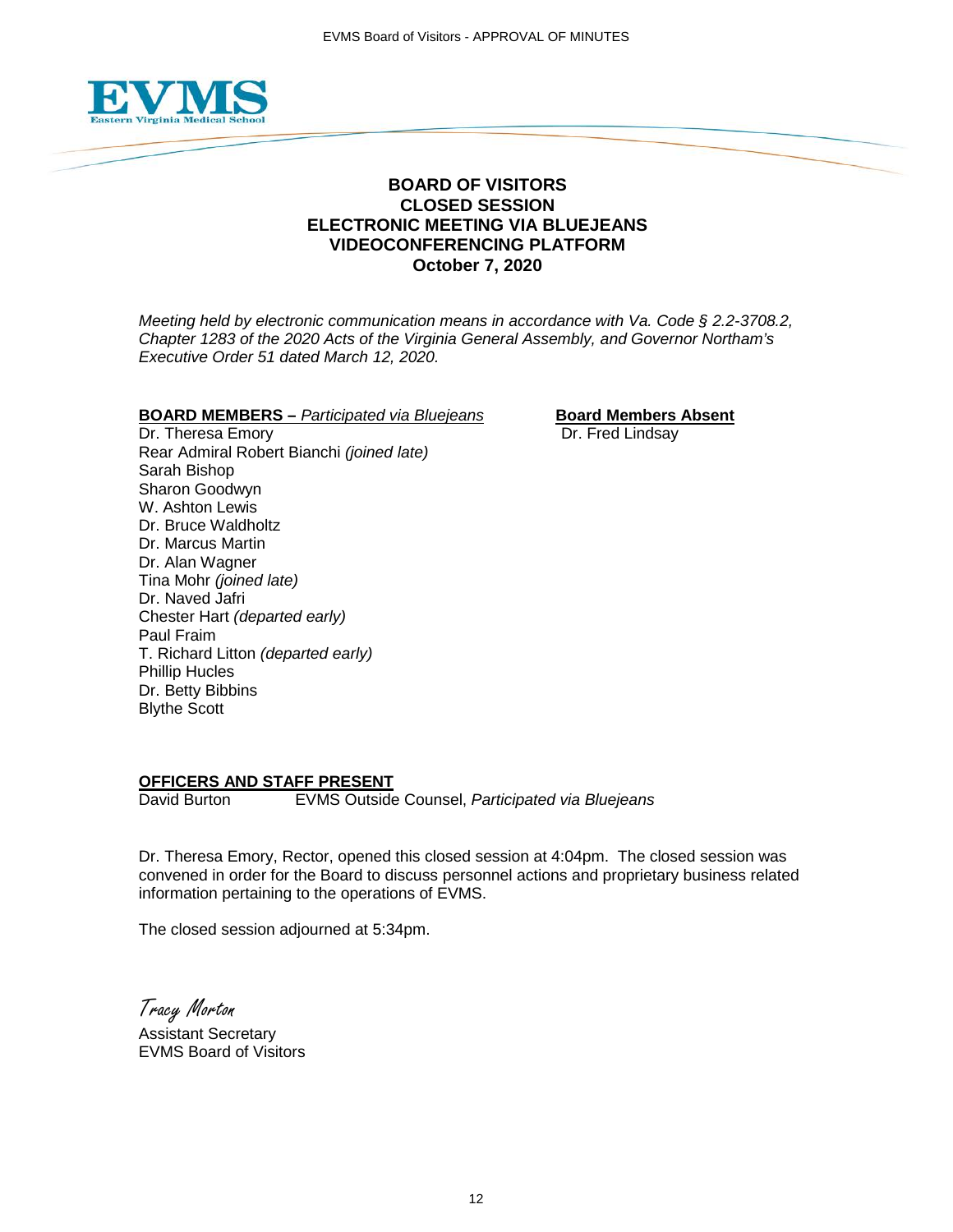

## **BOARD OF VISITORS RETURN TO OPEN SESSION ELECTRONIC MEETING VIA BLUEJEANS VIDEOCONFERENCING PLATFORM October 7, 2020**

*Meeting held by electronic communication means in accordance with Va. Code § 2.2-3708.2, Chapter 1283 of the 2020 Acts of the Virginia General Assembly, and Governor Northam's Executive Order 51 dated March 12, 2020.*

## **BOARD MEMBERS** – *Participated via Bluejeans* **Board Members Absent**

Dr. Theresa Emory **Dr. Fred Lindsay** Rear Admiral Robert Bianchi *(joined late)* Sarah Bishop Sharon Goodwyn W. Ashton Lewis Dr. Bruce Waldholtz Dr. Marcus Martin Dr. Alan Wagner Tina Mohr *(joined late)* Dr. Naved Jafri Chester Hart *(departed early)* Paul Fraim T. Richard Litton *(departed early)* Phillip Hucles Dr. Betty Bibbins Blythe Scott

### **OFFICERS AND STAFF PRESENT**

Stacy Purcell Vice President and General Counsel, Burroughs Boardroom David Burton EVMS Outside Counsel, *Participated via Bluejeans*

Dr. Theresa Emory, Rector, opened this return to regular session at 5:34pm.

Upon a motion duly made and seconded, the Board certified by roll call vote that to the best of their knowledge, only such matters as were identified in the motion convening the closed session were heard, discussed and considered by the Board. The roll call vote was unanimous and from the following board members: Dr. Naveed Jafri, Rear Admiral Robert Bianchi, Ms. Sarah Bishop, Dr. Theresa Emory, Mr. Paul Fraim, Ms. Sharon Goodwyn, Mr. Ashton Lewis, Dr. Bruce Waldholtz, Dr. Marcus Martin, Dr. Alan Wagner, Mr. Phillip Hucles, Dr. Betty Bibbins, and Ms. Blythe Scott.